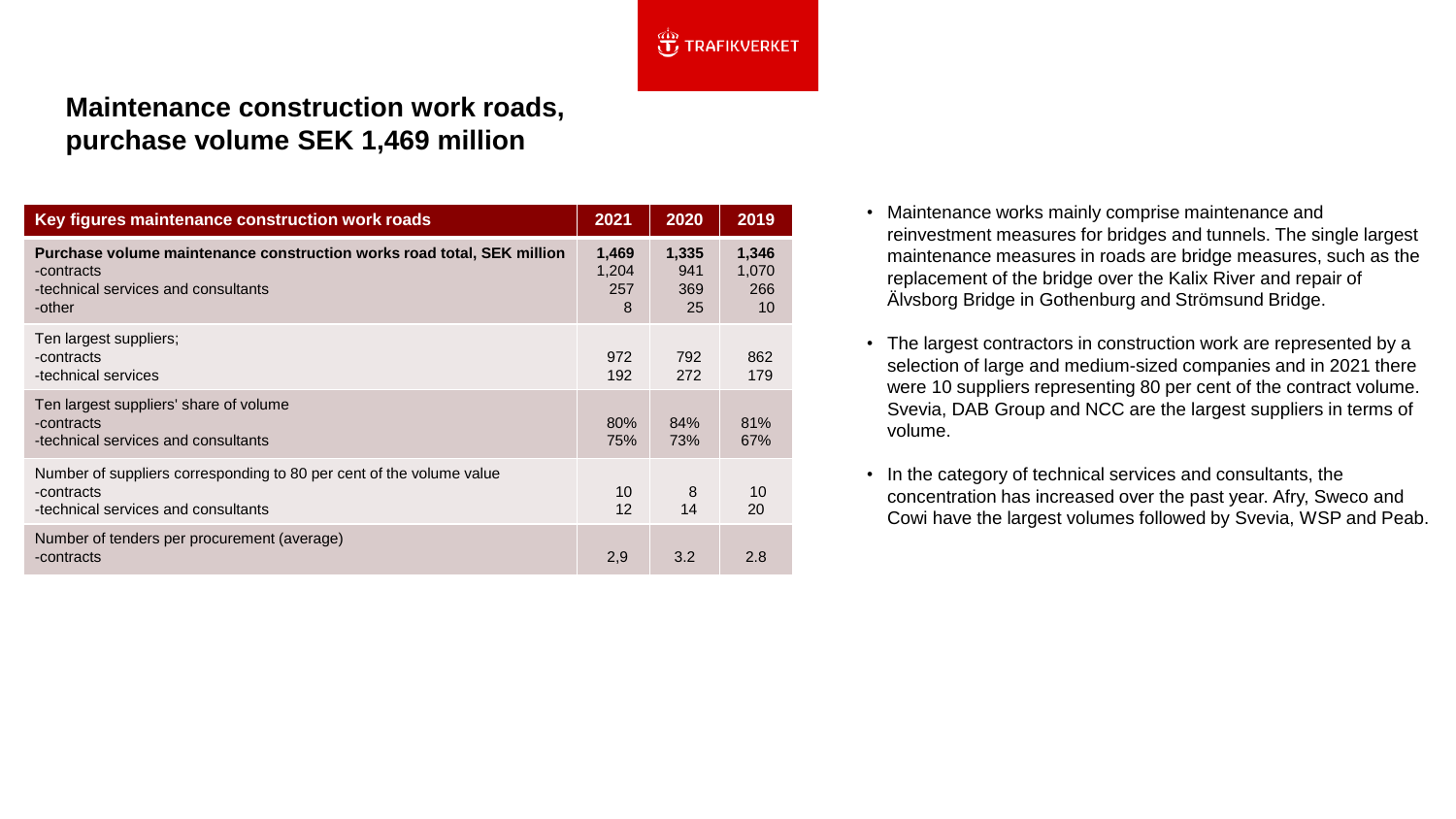## **Maintenance construction works road, contracts purchase volume SEK 1,204 million**



Källa: Agresso 201901-202112



| <b>Largest suppliers</b>    | 2021 | 2020 | 2019        |
|-----------------------------|------|------|-------------|
| Svevia                      | 294  | 248  | 321         |
| DAB Group                   | 187  | 128  | 143         |
| <b>NCC</b>                  | 146  | 103  | 107         |
| Peab                        | 65   | 32   | 34          |
| Gatu och Väg Väst           | 60   | 68   | 52          |
| E-Schakt                    | 55   | 87   | 71          |
| Alucrom/Midroc              | 54   | 55   | 20          |
| Bro Underhåll & Service BUS | 42   | 21   | 14          |
| <b>NYAB</b>                 | 37   | 0    | $\mathbf 0$ |
| Dala Bygg & Betongteknik    | 32   | 3    | 4           |

North Region Contracts SEK 224 million 18 % Central Region Contracts SEK 231 million 19% West Region Contracts SEK 406 million 34% South Region Contracts SEK 44 million 4% Region East/ Stockholm Contracts SEK 297 million 25% National measures Technical services SEK 2 million

*The Transport Administration's largest suppliers are reported on the basis of group relationships*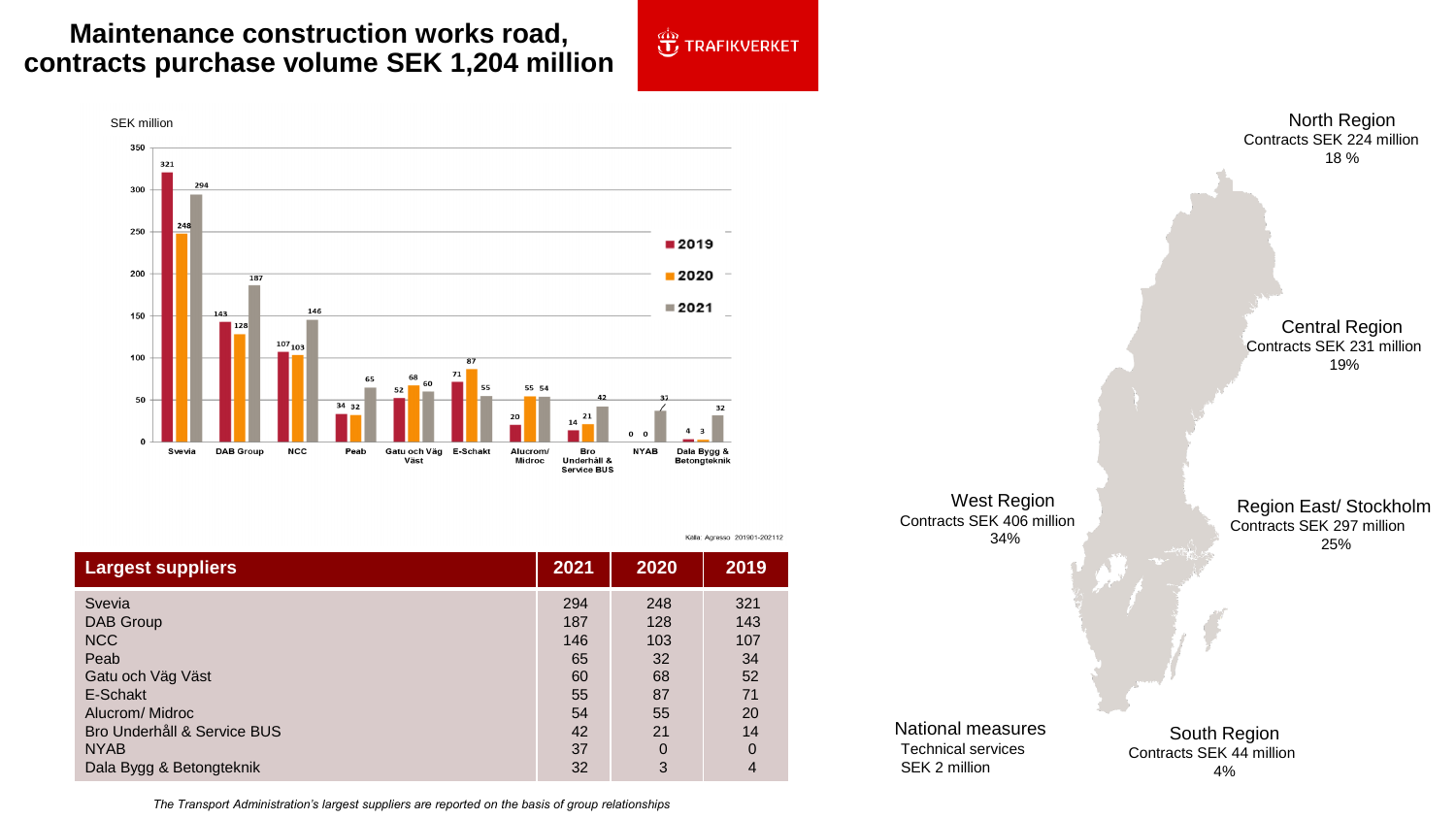## **Maintenance construction work roads technical services and consultants purchase volume SEK 257 million**

SEK million



Källa: Agresso 201901-202112

45 43 40 37 35 35  $2019$ 30  $2020 -$ 25  $\overline{23}$ 22  $21$ 20 20  $\blacksquare$  2021  $\blacksquare$ 20 18 15  $12$  $11_{11}$  $10\,$ AFFA Perido Syevia **WSP** Sweco Cow

| <b>Largest suppliers</b>                                                                                                                             | 2021                                             | 2020                                             | 2019                                                                                  |
|------------------------------------------------------------------------------------------------------------------------------------------------------|--------------------------------------------------|--------------------------------------------------|---------------------------------------------------------------------------------------|
| Afry<br>Sweco<br>Cowi<br>Svevia<br><b>WSP</b><br>Peab<br>Norconsult<br>Bergab-Berggeologiska Undersökningar<br><b>Infrakonsult Sverige</b><br>Perido | 43<br>34<br>35<br>20<br>14<br>12<br>11<br>9<br>7 | 38<br>21<br>28<br>22<br>12<br>37<br>11<br>3<br>0 | 23<br>18<br>18<br>$\overline{2}$<br>20<br>5<br>$\overline{2}$<br>$\Omega$<br>$\Omega$ |

*The Transport Administration's largest suppliers are reported on the basis of group relationships*

North Region Technical services SEK 22 million 9%

Central Region Technical services SEK 55 million 21%

Region East/ Stockholm Technical services SEK 62 million 24%

National measures Technical services SEK 56 million 22%

West Region Technical services SEK 51 million 20%

> South Region Technical services SEK 11 million 4%